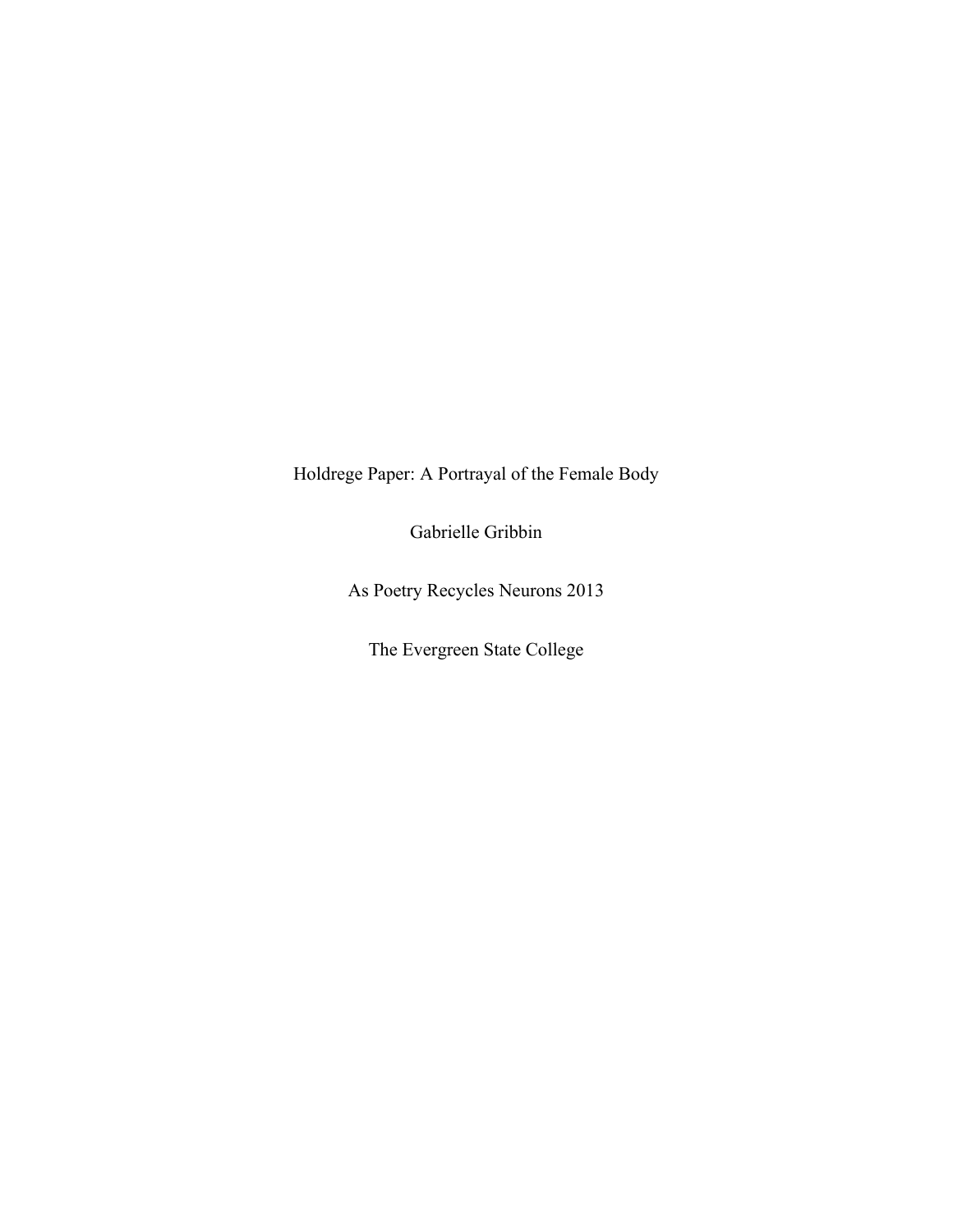# *Abstract*

Practicing the Goethean model of science involves a thoughtful operational awareness and sensitivity to the way we engage in this phenomenal world. We must overcome our habit of viewing the world in terms of objects and explain our findings through our relationship to the objects as a subject. A key element of Goethean Science is the conversation with nature, with this perspective I can form a scientific basis to draw upon. I then present the Goethean approach with a contrasting example of the study of the female body through time and with an evolutionary lens. I have come to understand the information I am presenting from a four week long field study where I read a collection of texts to try and answer my questions and engage in a conversation. As I have questioned almost everyone observing me, why do they care about how I alter my body, for this is part of my identity?

#### *Beginning: Sensing Boundaries*

In my senior year of high school I began to gradually shorten the length of my hair. At the beginning of the year my golden locks would graze the small of my back, but as time went on I felt the true weight of my hair. One day I looked at myself in the mirror and decided that my hair would not define me. A day or two later I walked into my favorite hair salon and asked them to cut it as short as they felt inclined to, I then bought some black hair dye and went to town. The next day at school was the first day I received blatant negative remarks about the way that I looked. "So, are you a lesbian now? You looked a lot better with longer hair. Why did you cut it, you shouldn't have cut your beautiful hair! I don't like it," would echo in my head. As much as I tried to resist the urge to break down and run away from my peers' comments I could feel each declaration tugging at my inch long locks, begging each strand to grow back again. The question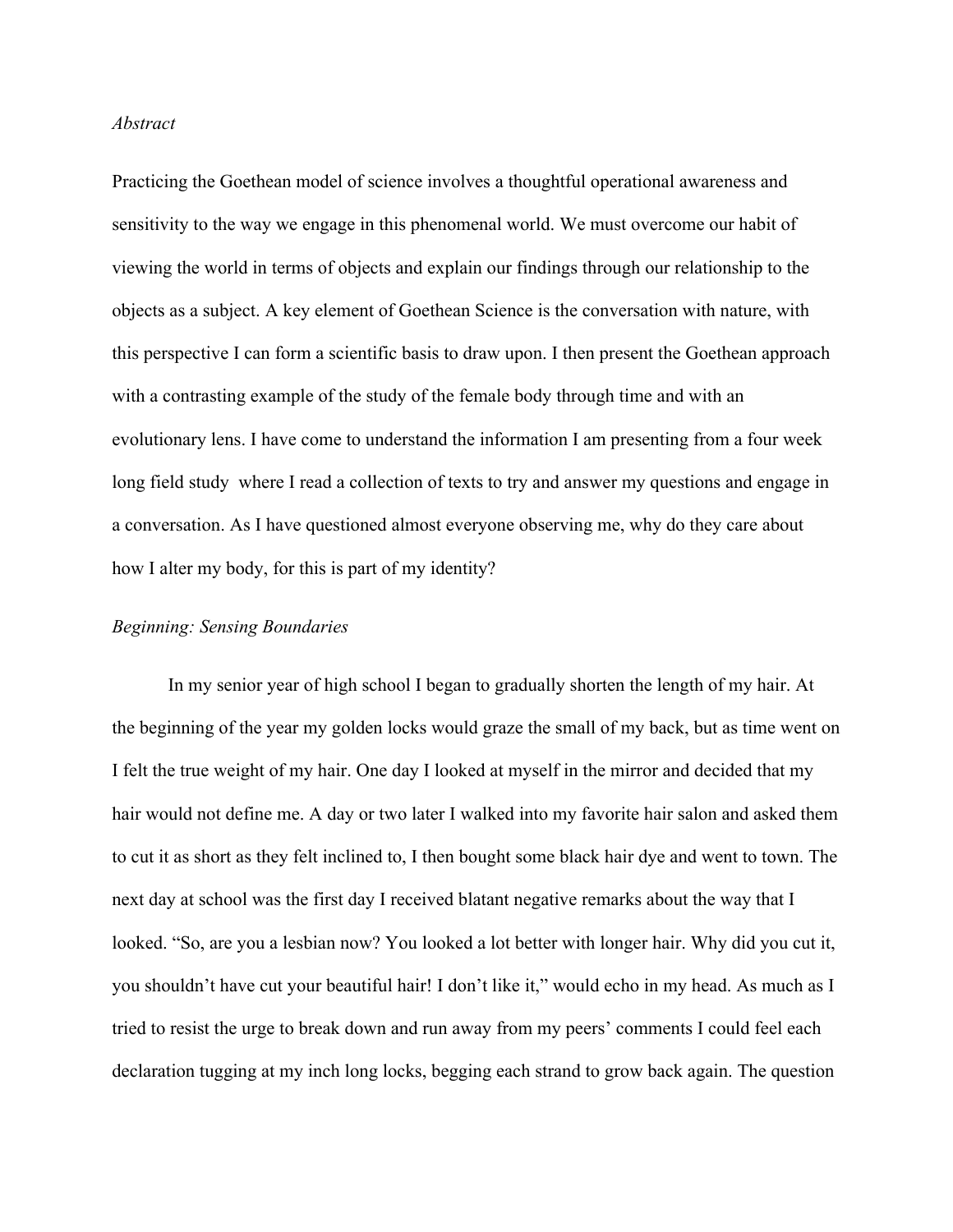I would ask myself was, "Why do they care; this is my body, my identity," my thoughts soon ran wild, I began to be hyper-aware of my entire body and how I held myself. The question of why my appearance affected other people around me grew within the next year and into my first year of college. I have been working through the lens of Goethe for the past three quarters and have adapted my thought process to question my experiences in such a way where I make changes for myself and do not act upon the desires and wished of others.

The phenomenon at hand is the current fascination with being skinny; the ideal woman's body and the views that are projected onto her have thus been transformed throughout history. The underlying properties resulting in this skewed view of how women are portrayed and treated are the rise of patriarchy, religion, the industrial revolution, and the media in America.

I started off my readings with a book titled The Naked Woman by Desmond Morris, his lens is that of a zoologist depicting a portrait of the evolution of the female body throughout history. Each chapter specifies the alterations of each trait a woman holds from hair to feet. Within this reading I learned that  $\lceil \ln \text{ the primeval age} \rceil$  the female body, which was and is necessary for reproduction, had to be protected against starvation. As a result, the average woman's curvaceous body contains 25 percent fat. Now in relation to this womanly trait, men have been programed by evolution to be strongly protective of their children. To thrive the slowgrowing human offspring required the rearing of both parents. "Paternal responses to the rounded, fat-covered bodies of human babies were so strong that they could be exploited by the adult females. The more physical baby features the female displayed, the more protective responses they would elicit in their mates," (Morris 3). This resulted in the adult woman's voice remaining higher pitched than men, operating at 230-255 cycles a sound. Women also kept their juvenile facial features and their childlike hair pattern, as well as being mostly finer boned,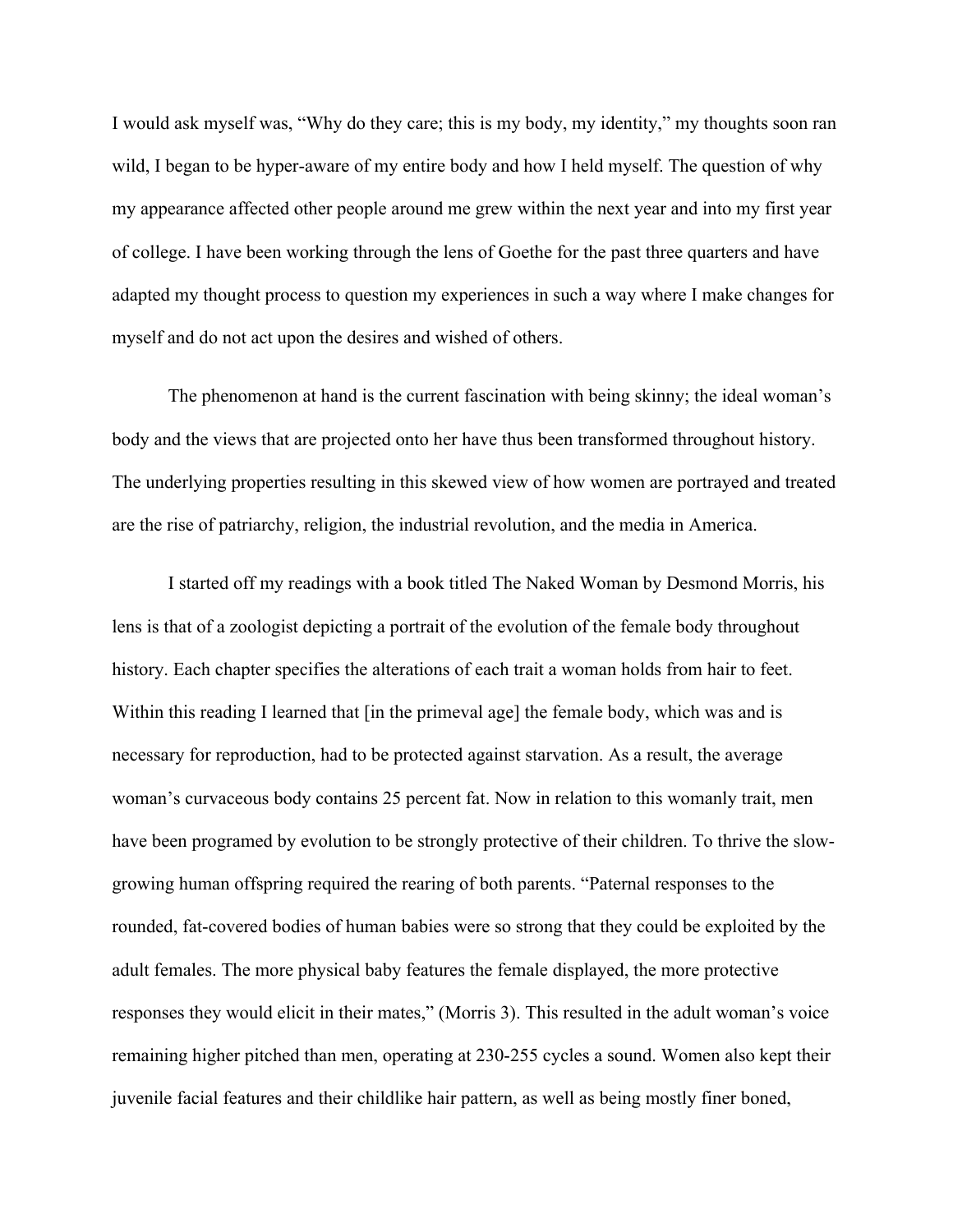smoother, and smaller in stature. This is a function of human evolution for women to seem young and fertile in order to pair up two people to reproduce; it makes perfect sense-until you think the matter through a bit further. The more that a woman is seen as a child the more a man will feel obligated to protect his spouse; this is where sexism and skewed views of the female body come into play.

## *Delicate Empiricism: The Female Body as a Conversation*

The realization that the phenomena we confront are always richer than the abstractions we use to explain them is central to the Goethean approach. This realization is the expression of an awareness or sensitivity that Goethe presents as "delicate empiricism." First we experience a phenomenon that sets our wonder in motion that sparks possibility of questioning, of "becoming utterly identical with it" (ibid). This is empiricism, where we focus our energy into understanding the phenomena for ourselves. Next, we become extremely aware of the thoughts we bring to the phenomenon, how we interact with the world through thinking. The more we are aware and confident with our thoughts, the more vibrancy we can bring to our experience.

Goethe describes the process of gaining knowledge in the following way:

When in the exercise of his powers of observation man undertakes to confront the world of nature, he will at first experience a tremendous compulsion to bring what he finds there under his control. Before long, however, these objects will thrust themselves upon him with such force that he, in turn, must feel the obligation to acknowledge their power and pay homage to their efforts. When this mutual interaction becomes evident he will make a discovery which, in a double sense, is limitless; among the objects he will find many different forms of existence and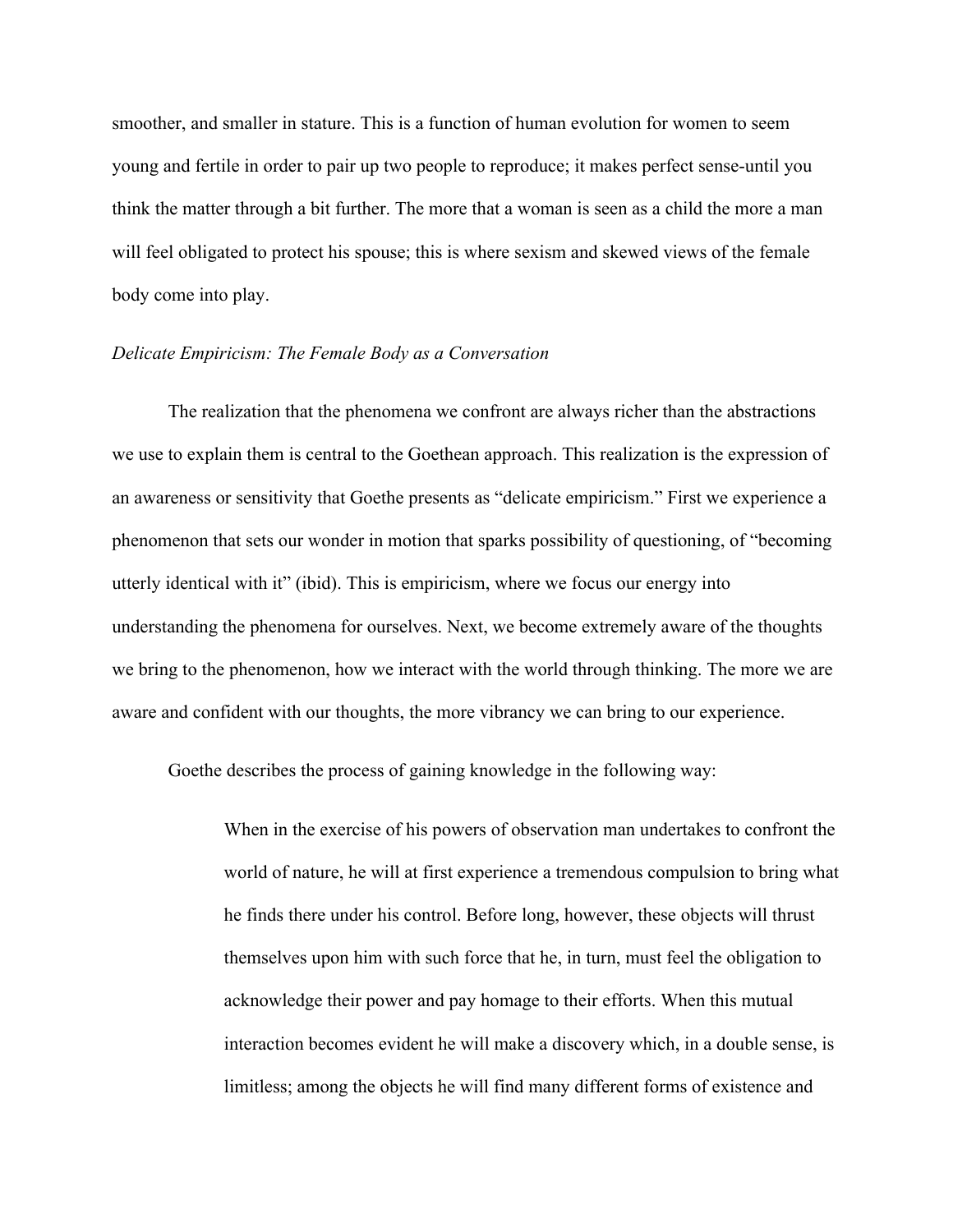modes of change, a variety of relationships livingly interwoven; in himself, on the other hand, a potential for infinite growth through constant adaptation of his sensibilities and judgment to new ways of acquiring knowledge and responding with action. (Goethe, 1807; in Miller; 1995, p. 61)

With this Goethean approach a "mutual interaction" occurs where we discover the limitless nature of connections and relationships in the world. All the while our potential to grow and adapt ourselves to new ways of knowing continues as we walk the path of conscious development. The metaphor of a conversation is quite helpful while looking through a Goethean lens. The metaphor itself brings light to the consciousness of doing science, it is a back and forth between partners in an ongoing process. For me that partner is the female body as well as others that I have read about and my own, which are a convenient partners to have. Here are some of the elements of science-as-conversation.

*1)* When I enter a conversation with the female body my interest has been sparked by countless experiences leading to this moment. I am presented with a riddle and begin asking questions and observing. In this way I give the conversation between the bodies I read about and my own an initial focus.

*2)* But if the focus I bring is too narrow, we cannot have a conversation. In any kind of conversation the process is the journey. It is not just about answering pre-formulated questions, but essentially what happens along the way. There will be silence, surprise, and moments of tension, and in these moments I will remember that this practice is necessary for each side of the conversation to take its turn revealing itself to the other.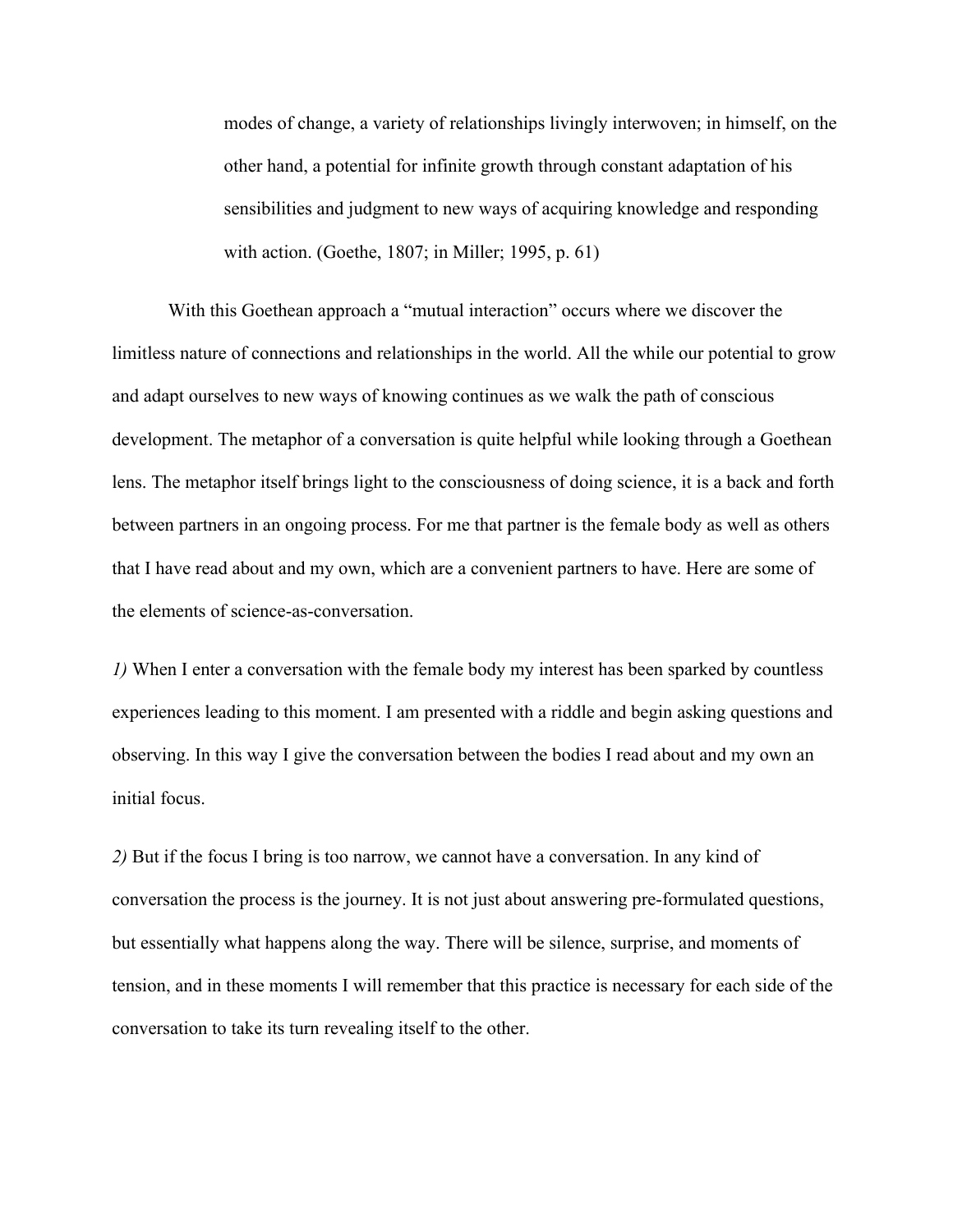*3)* Taking the conversation-as-process means realizing that it is open-ended, meaning the destination is uncertain. With this awareness present in each moment, the conversation is imbedded with an atmosphere of honesty, all the while looking forward to anything unexpected that may arise.

*4)* My body and all female bodies are my partner in this conversation with the past and present. I am acknowledging that each woman is something in her own right, while recognizing this I infuse respect into the conversation. Now knowing that I am involved in this conversation I become sensitive in what I think and do, now everything I see and hear is seen through the eyes of an empowered fed up woman who is conversing with others who share their stories. Because of this I am constantly checking myself, as to not cross and boundaries while still staying true to myself.

*5)* An essential feature of the conversation is that I listen to what nature has to say. Attentiveness allows us to hear, not just listen to what is being presented to us, it is the quality of open interest of what each other has to say. I interject and respond. I am actively giving form to the conversation through my questions and concepts I gather along the way, here there is movement between attentiveness and active contributing.

*6)* In the course of this, and any real conversation the partners change and evolve, we have grown from the start of the conversation. I have gained experiences from this conversation, grown qualities I did not hold before, and have gotten to know the world around me more deeply. Through interacting with the female body, in an "experiment" we change it in some way. I have taken what I have learned and applied it to myself physically and emotionally, as has the female body. We as a species are interwoven with the female form, in this way the woman's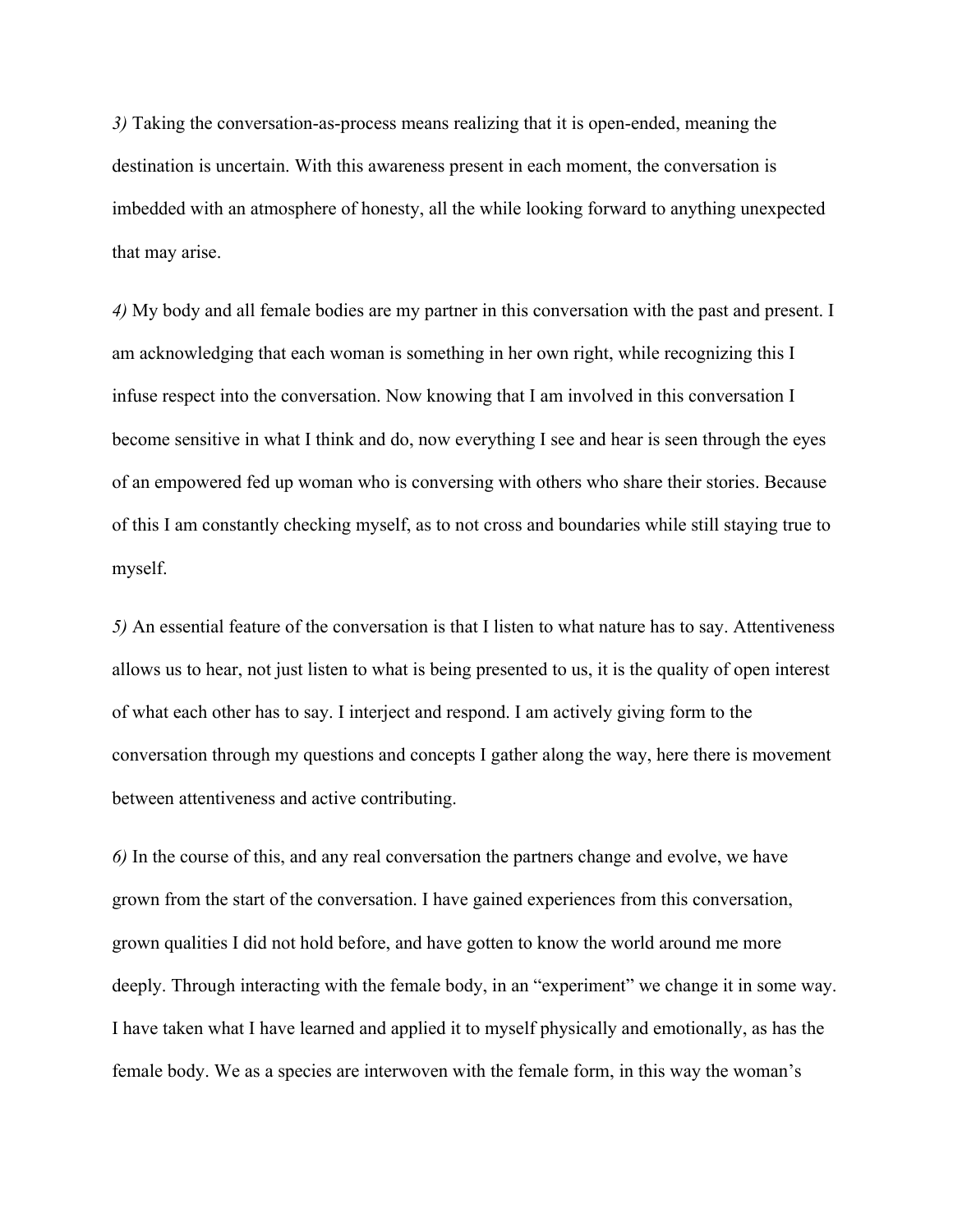body is finding new expression through the process of human knowing; weather that be practicing yoga, training to be a doula, or working in the porn industry.

The moment we wake up to the fact that we are a part of this world and the women surrounding us the captivity of a dualistic view ends. Once we engage in a conversation such as this one in order to get to know these women we are freed to engage as participants in the world.

*7)* In this conversation I take responsibility for all that I say, for I cannot distance myself from the process and its results.

## *Engaging the Conversation*

In 2011, my senior year of high school I had an intrauterine device implanted into my uterus. My only thought on the matter was that I was going to college the next year, and knowing that I would be sexually active I did not want to worry about any sort of pregnancy from not taking a pill or simply a condom breaking. Looking back on this decision I began questioning why I really got the IUD, and what stigmas or cultural implications come with taking birth control.

In America most young girls are not taught to tune in with their menstrual cycle. Our monthly period is looked upon as a burdensome high stress time, where our mood swings, pregnancy is a risk, and all we want to do is clean up our mess and go on with the day without giving it a second thought. It is easy to forget, with negative thoughts running through our heads that our menstrual cycle is all about reproduction. While is very true that reproduction is a fact of coming into puberty we do not need to fear that process of our own body. If young girls and boys were educated by our mothers or even health teachers about this cycling we would more understand our own bodies and what we and others, as women are capable of. We have all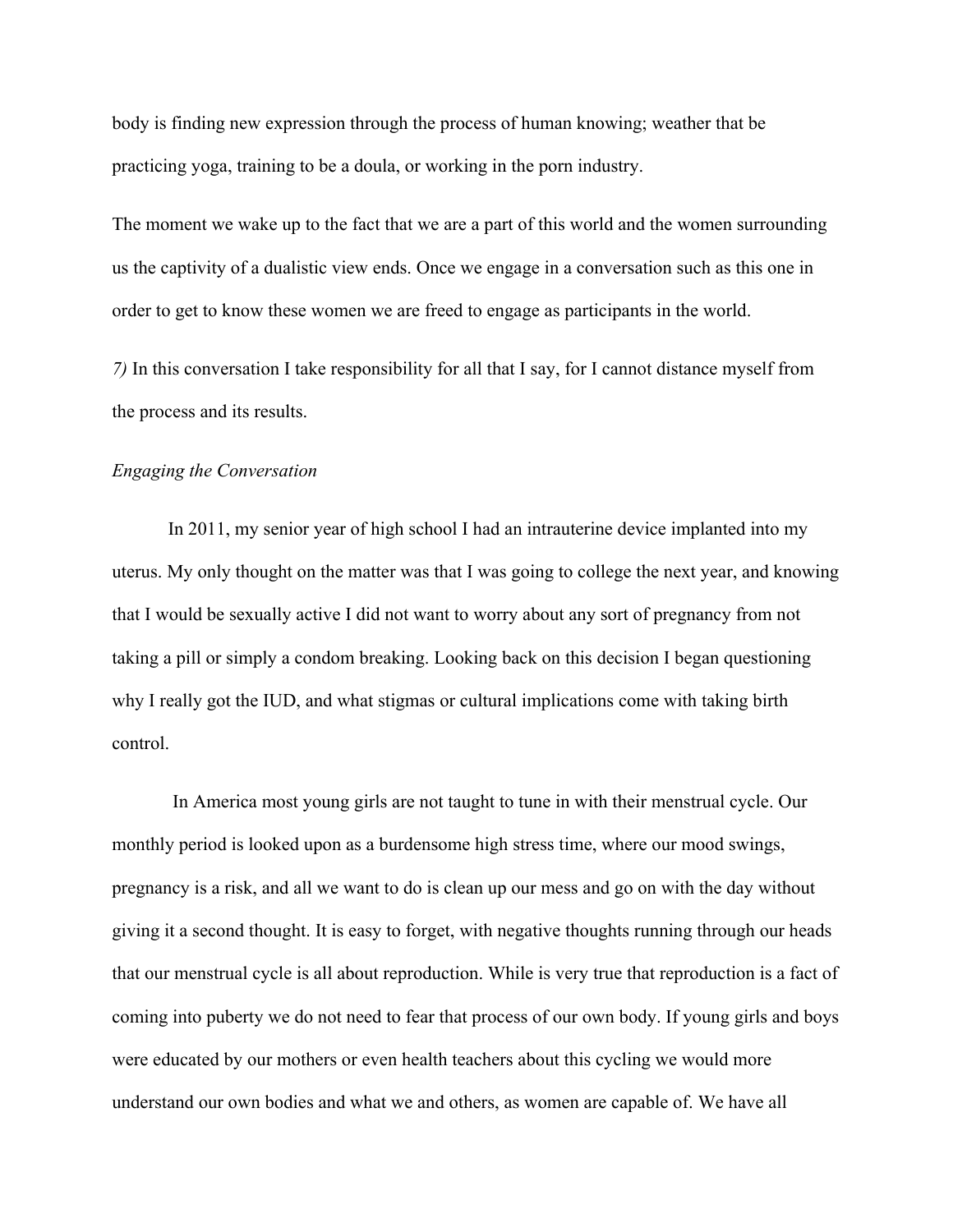arrived on this earth from the beauty of birth, why not understand it? (Madsen "Listening to our Menstrual Cycle")

So that is how it begins. Something captivates your interest, and you move towards it. Thus the conversation began. With these thoughts omnipresent I spent most of my time reading to understand about the past. After I read I would take time to look inward and reflect upon what I had learned, weather that be to spend time supine on the ground visualizing the structure of my internal organs, I look to The Female Pelvis, Anatomy & Exercise by Blandine Calais-Germain or take time during my new found cycle to let my emotions come fourth and let them go in one breath. I see myself as a student of Goethe just as Henri Bortoft was; instead I looked at the female form as he looked at the problem of wholeness in quantum physics. Now, I held a mantra of his in my mind to help me along the way, "the way to the whole is into and through the parts" (Bortoft, 1996, p. 12). And in every part you discover a new phenomenon, with new questions rising to meet it.

## *Exact Sensorial Imagination and Living Understanding*

After I have spent my time ingesting and mulling over what I have learned I made sure to reflect inward. Through reading my texts I have come to understand that both the female and male have a pelvic nerve but with a female that nerve can connect to many more areas of the pelvis that relate to stimulation. Every woman is wired differently. Some women's nerves branch more in the vagina, others branch more in the clitoris. Some branch to the perineum, or at the mouth of the cervix. With my mind's eye I consciously reimagined the female form of myself and others, wondering what we all have in common. This process of conscious picture building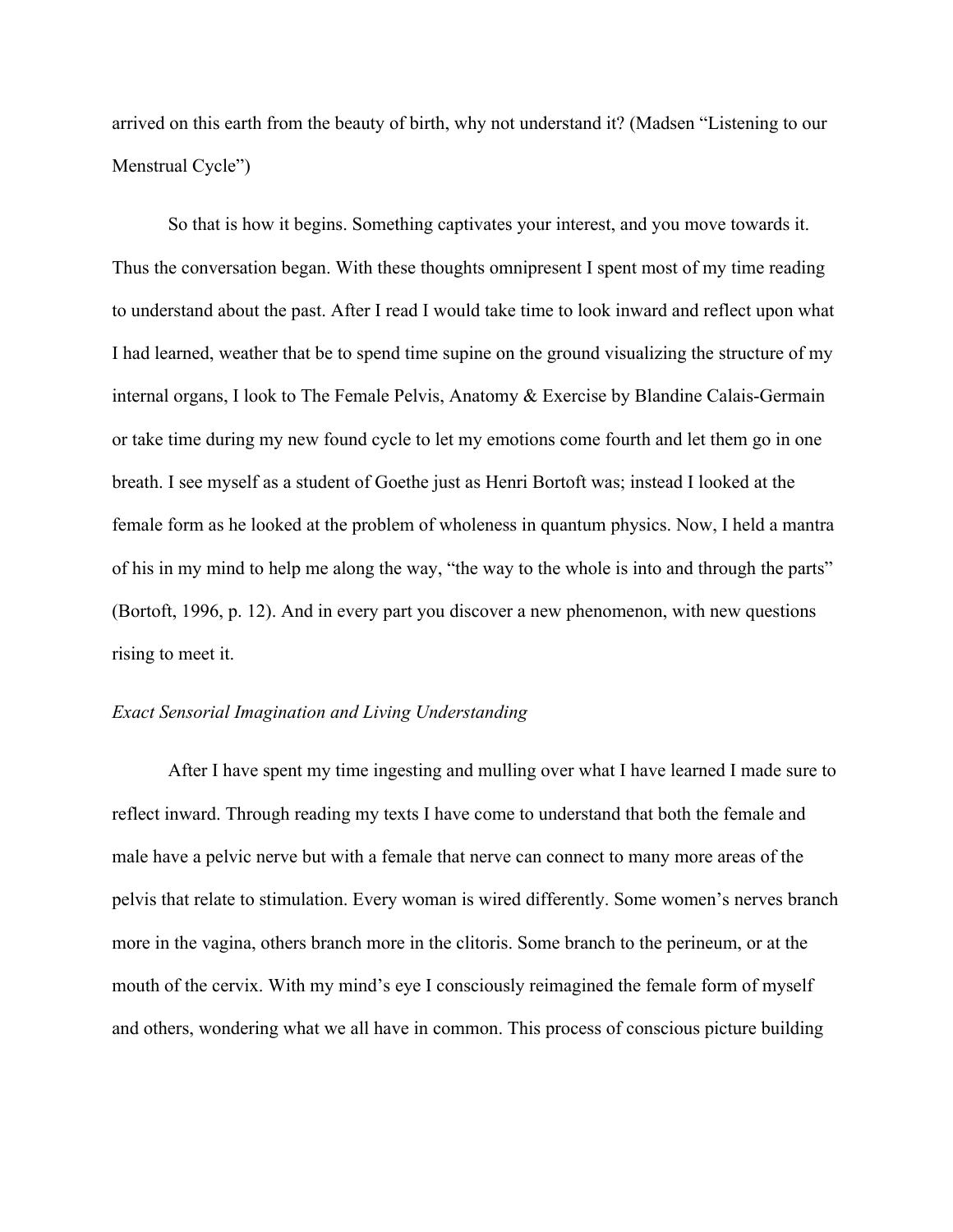is what Goethe called "exact sensorial imagination" (Goethe, 1824; Miller, 1995, p. 46) When I practiced this type of picture building, I grow more connected to what I am observing.

But there was something else. The female body began to reveal herself as a process. When I began observing I had many separate images instilled into my brain, parts of the body that I was hyper-conscious of stuck out more than others; it was not until I brought all features of the body to a leveled field of view did I see this beautiful creature as whole. The life of the female body plays itself out, either fighting or sub-missing the fact of their own ever unfolding and slow decay of organs. Here we may enter into transformation through observation and imagination.

So to begin to grasp the flow of life and its defining qualities in the female body, I had to work to make thinking fluid. Now I would like to show you my attempt to give a portrayal, to paint a picture with words of this form. I hope to give you an in-depth look into another being we think we know and understand.

#### *The Female Body- A Portrayal*

A woman stands naked in front of a mirror, what are her features that define her as a woman? What feature characteristics are more susceptible to attracting a partner? Her hair on her head and under-arms, her breasts, her pubic hair, and her genitals will be looked upon. Almost all of the physical traits that woman hold can be attributes to sexual signaling, this signaling has been programed into our genes over time in order to attract a mate. As a female, one needs to invite a man into her life in order to copulate with him, reproduce, and keep their lineage going through their offspring. In this observation of the female body an internal conversation starts to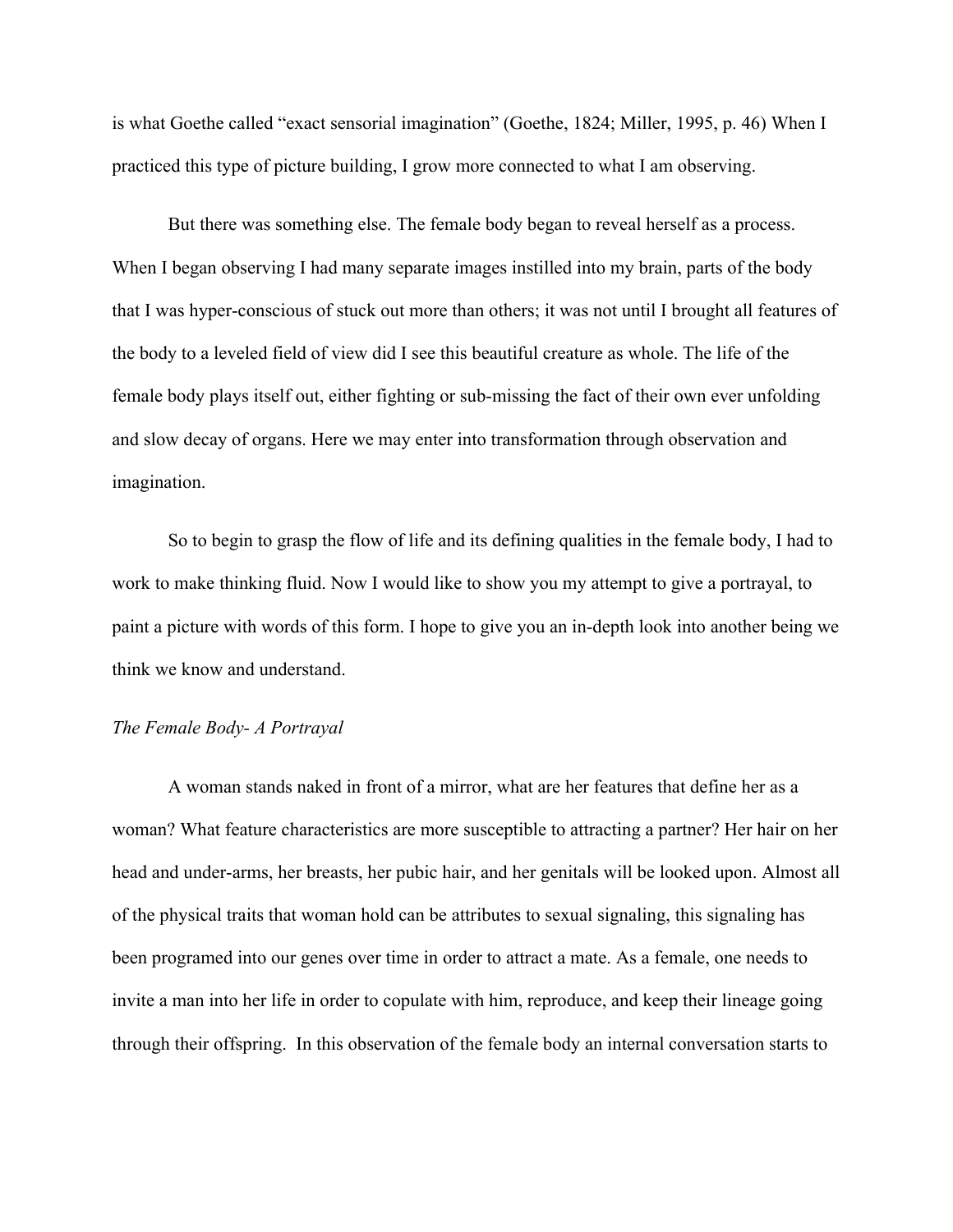happen with myself. I begin to understand that I may separate any sexual negativity that the realm of sexual signaling and its inclinations hold in order to use this lens and be unbiased.

Starting with the top of the head one often finds long locks of hair atop a woman's form. With hair growing around 5 inches a year there is ample room for experimentation of length, style, and color. With the possibility for a full head of hair that frames a female face comes sexual attention. Now one may shave off all of her hair, or style it up in a bun or pressed to her head to mute her femininity or one may try to emphasize her sex appeal. The most common way women alter their hair to attract a mate is to dye it blond. This is in fact a sexual signal, compared to brown or red hair natural blond hairs are the finest; fine hair is smoother and softer which engages a tactile alluring function. (Morris 16)

Moving south we come to the female armpit and find it either shaved or unshaved. An unshaven armpit holds scent glands for a longer period of time, attracting men weather they know it or not. But because in this day and age we are often is very close social situations, having a pungent odor emitting from under our arms, possibly attracting others is not something that is commonly acceptable. (Morris 118)

Behold the female breast. The breast, like the female body can be categorized into two categories, parental and sexual. The breasts themselves can produce milk for their child containing proteins, carbohydrate, fat, cholesterol, calcium, phosphorus, potassium, sodium, magnesium, iron, vitamins, and antibodies. This is the parental function of the breasts, now there is one problem with the function of the breast and that is its hemispherical shape. This shape makes breast feeding difficult for the infant to latch onto; other primates only have flat breast plates and a long nipple for their young to suckle from. Unlike them, human females now have a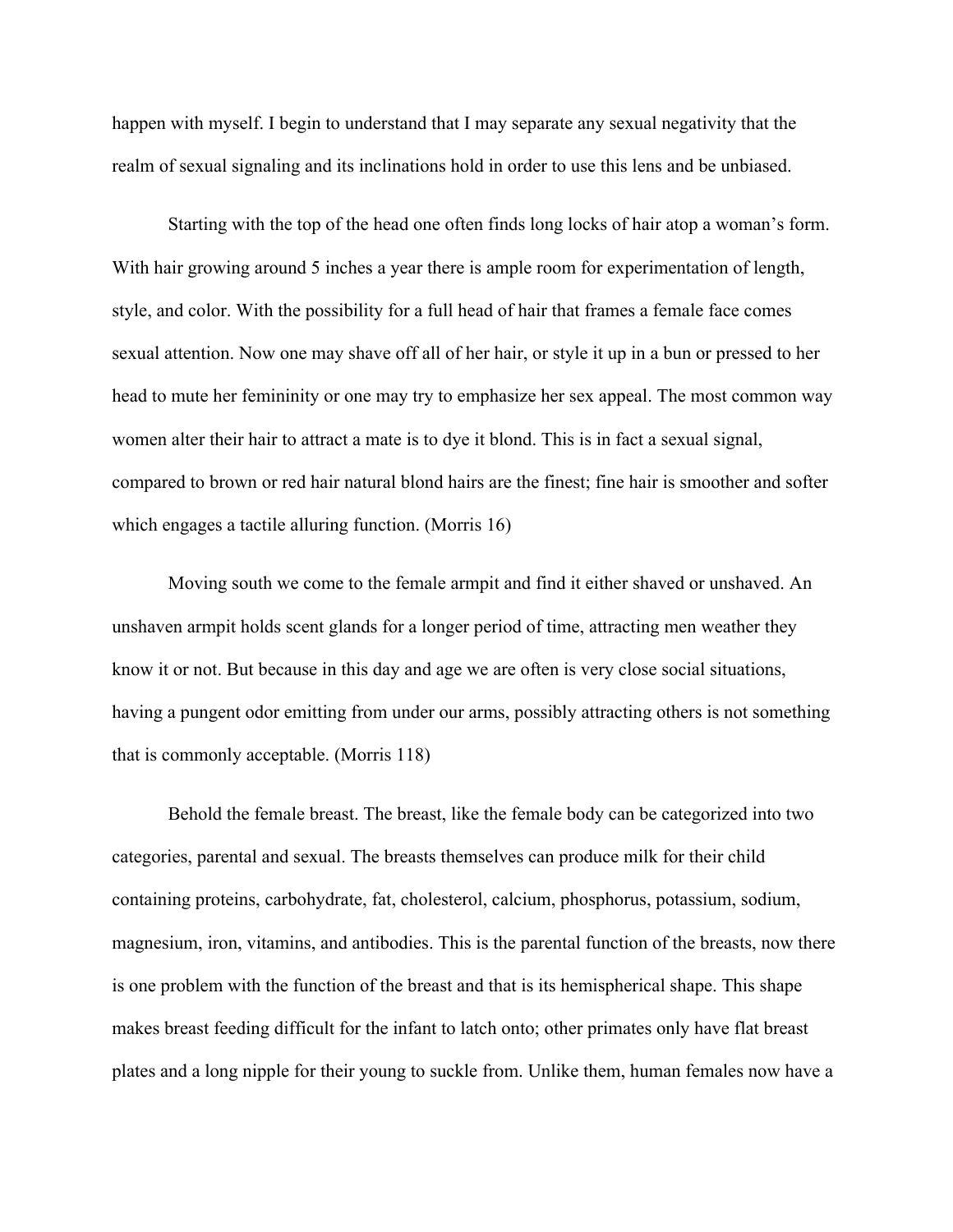sexual function to their breasts, one for signaling a mate. The signaling is not only visual but once they are touched or caressed they become tactile stimuli for their mate. (Morris 144)

The female genital hair is similar to that of the function of armpit hair, which stores pheromones to sexually signal a partner. The hair atop the vagina works as a barrier of sorts, protecting the skin during intercourse and against the elements and diseases that could travel to our genitals. On the other side of the spectrum, pubic hair has been seen as manly and unfeminine, this resulted in shaving off some or all ones pubic hair. When this alteration was applied the sexual stimulation that seeing a woman's entire "vertical slit" was more enticing than it being covered in hair. Weather a female trims her pubic locks or lets them grow as they may this is a quality that defines women. (Morris 197)

Now under that possible pubic hair lays the glorious vagina. Following the pattern of the women's breasts, the vagina holds a parental and sexual function. Let me walk you through a timeline of the females' sexual arousal. Phase one, the start of sexual arousal: Vaginal lubrication begins within the first minute. The inner two thirds of the vaginal canal begin to expand. The cervix and the uterus are pulled upwards. The outer labia begin to spread apart, as the outer labia swell and the clitoral tip becomes engorged with blood and grow in size. Phase two, full arousal: Lubrication slowly eases off and the inner two thirds of the vagina is now fully expanded. The walls of the outer third of the vaginal canal are swollen from increased blood flow to that area. Then the vaginal opening decreases by 30 per cent, due to swelling of the vaginal walls. The outer labia are so spread apart that the vagina itself is more conspicuous. The inner labia are now at least twice as thick and the clitoris is fully erect. Finally comes phase three, orgasmic climax: The outer third of the vagina undergoes rhythmic muscular contractions. The first, most powerful contractions occur every eight-tenths of a second. The number of contractions per orgasm varies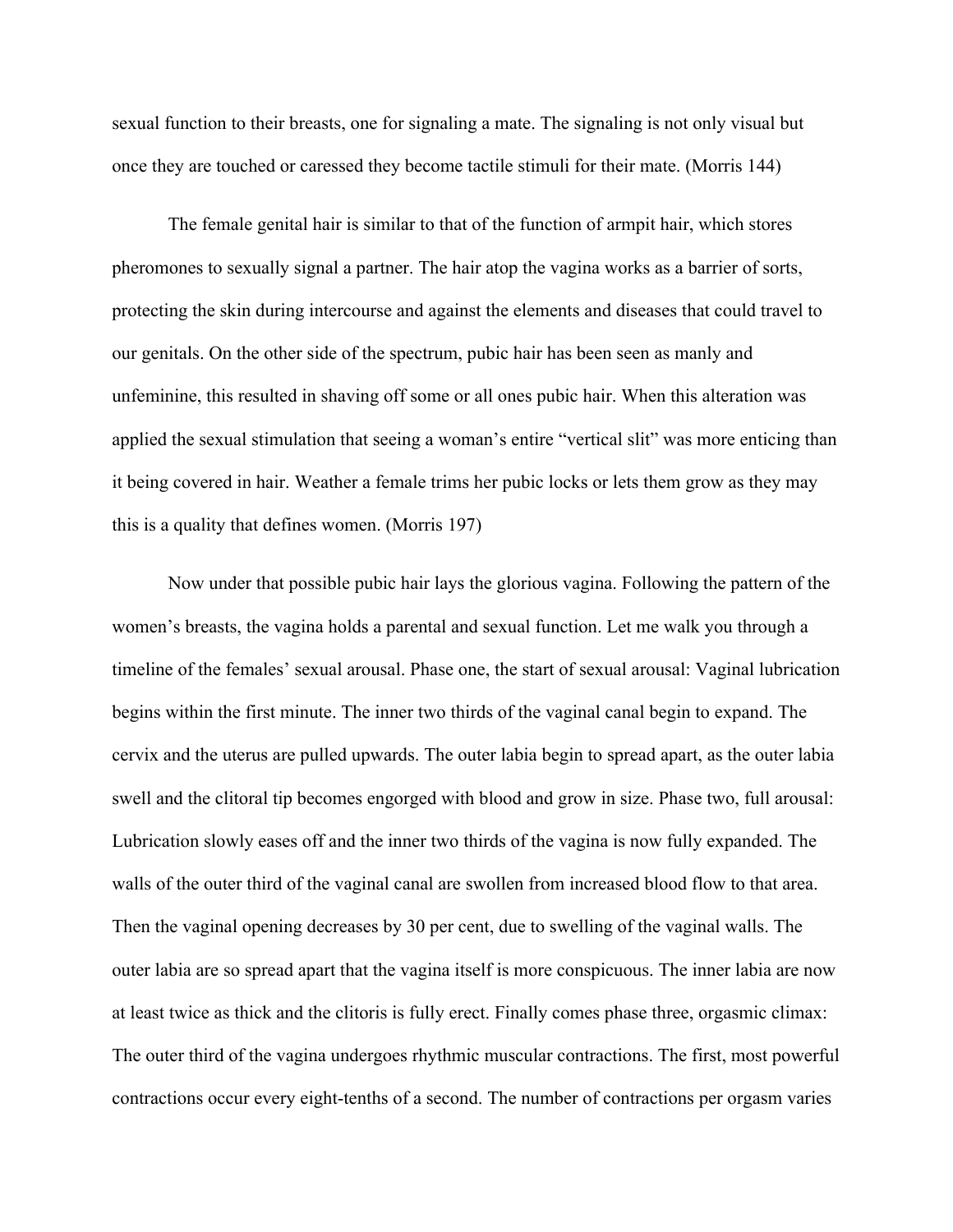from 3 to 15 as muscular contractions occur throughout the pelvic region, and then the clitoris, labia, vagina and uterus all return to their normal, relaxed condition. (Morris 213)

Now, the parental function of the vagina involves the conception of the child, the child baring process, and birth. The female reproductive system contains two main sections, the vagina and uterus, which act as the receptacle for semen, and the ovaries, which produce the female's ova. The vagina is attached to the uterus through the cervix, while the uterus is attached to the ovaries through the Fallopian tubes. At certain intervals, the ovaries release an ovum, which passes through the fallopian tube into the uterus.

The fertilization of the ovum with the sperm occurs at the ampullary-isthimic junction which is why not all the intercourses result in pregnancy. Then the ovum meets with a sperm and may penetrate and merge with the egg, fertilizing it with the help of certain hydrolytic enzymes present in the acrosome. The fertilization usually occurs in the oviducts, but can happen in the uterus itself. The zygote then becomes implanted in the lining of the uterus, where it begins the processes of embryogenesis and morphogenesis. When the fetus is developed enough to survive outside the womb, the cervix dilates and contractions of the uterus propel it through the birth canal, which is the vagina.

The ova, which are the female sex cells, are much larger than the spermatozoon and are normally formed within the ovaries of the female fetus before its birth. They are mostly fixed in location within the ovary until their transit to the uterus, and contain nutrients for the later zygote and embryo. Over a regular interval, in response to hormonal signals, a process of oogenesis matures one ovum which is released and sent down the Fallopian tube. If not fertilized, this egg is flushed out of the system through menstruation. Once the female has given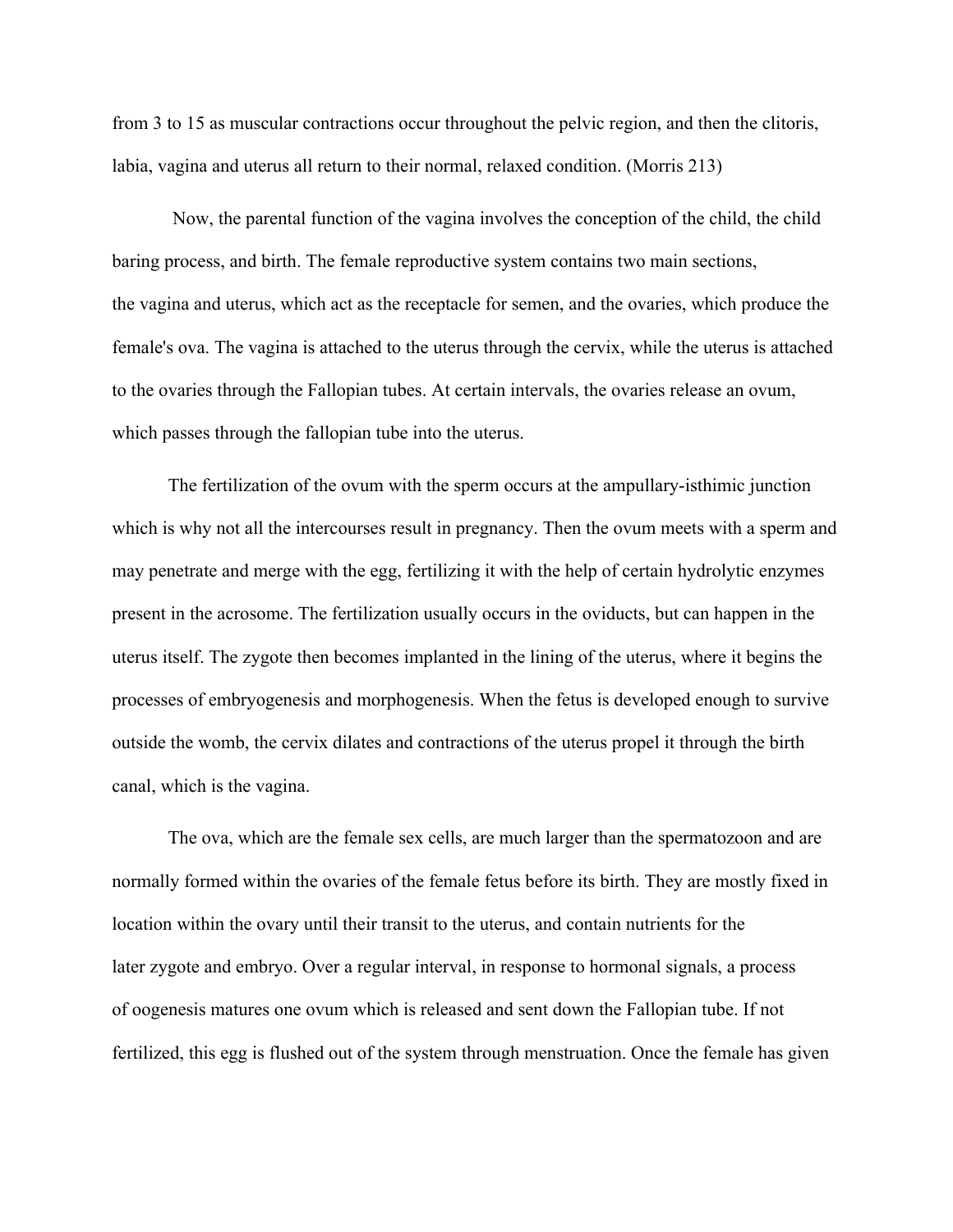birth then her menstrual cycle may come back and she will continue to have her monthly cycle, to facilitate possible life in the future.

#### *The Whole in the Part*

When I see the relation in all aspects between the female body parts and organs I begin to actually see the figure purely. Before I had seen solid objects- the different parts of the female body in their size, shape, and location; now I am experiencing the qualities and functions that are expressed through these parts. And these qualities may not be a thing, which is why it may be difficult to describe these qualities so that someone else can see what I am talking about.

The female body's features are that of a vessel able to bare children, and parent them. We can see its characteristics, but we can also see more. Each part of the female body can hold tension in it, and through that tension comes emotion.

Throughout this field study I realize that I was almost always hyper-aware of my own body. With so much time spent retaining information about my vagina, my pelvis, and all of the negativity pointed towards this region of the body I began to feel the pain for myself. I could now easily visualize the inside of my pelvic cavity as this only heightened my tension. The pain felt as if my right fallopian tube was in a constant dulled contraction. It is truly remarkable what the mind and body may latch onto and feel more deeply.

## *The Unity of the Organism*

As the process of knowing unfolds-the conversation with the female body-you begin to see the unity of it. Human beings are a species that can be defined by a combination of friendliness and curiosity, which has been made possible by an evolutionary process called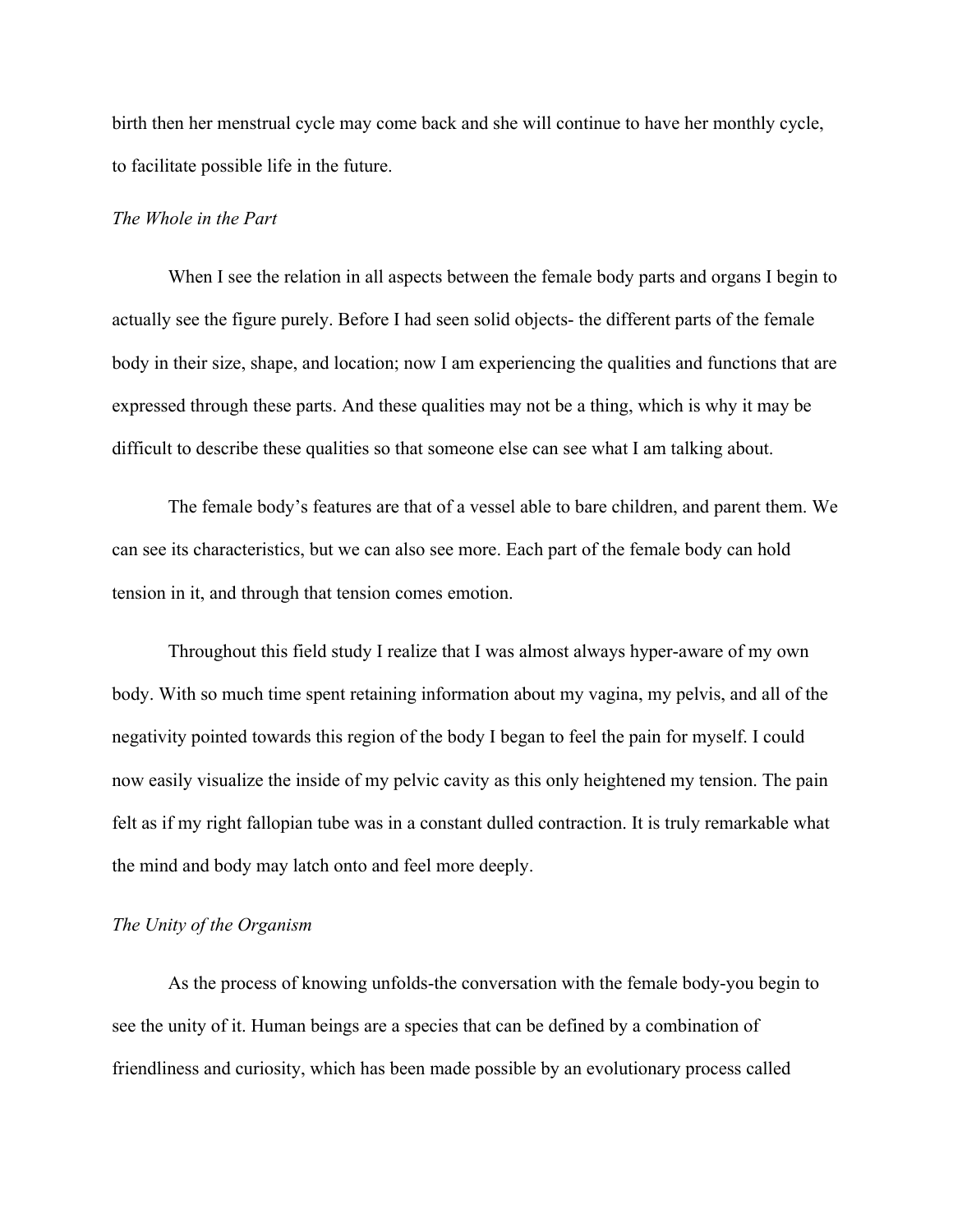neoteny. This is the retention of juvenile characteristics into adult life, though men and women have not followed this trend is the same way. Men are more childlike in their behavior, while women are more childlike in their anatomy.

## *Doing Goethean Science*

One of the problems with talking about doing Goethean science is that the essence is in the doing itself.

#### *Preparing the Body- A New Attitude of Mind*

All science has its roots in human questioning and the search for understanding. The core principal of the Goethean approach is the realization that one must develop new ways of knowing in order to give any sort of justice to what you are observing. For this attitude of mind to spark every fiber of one's work means removing obstacles from your path- habits of mind that have had me search for single causes, theories, and explanations. Here I question what the habits of my own mind are, how may I harness them? Where is my disconnect of self and body? Where is the likeness between male and female human beings, I have been focusing on the disconnect but where do they meet equally? Where is the tension set? If my mind is cluttered or my sights are honed in on one specific answer I remember this description of the soul of a Goethean Scientist:

> That we should set aside all previous habits of thought, see through and break down the mental barriers which these habits have set along the horizons of our thinking, and in full intellectual freedom proceeds to lay hold on those genuine philosophical problems still awaiting completely fresh formulation which the liberated on all sides disclose to us- these are hard demands. Yet nothing less is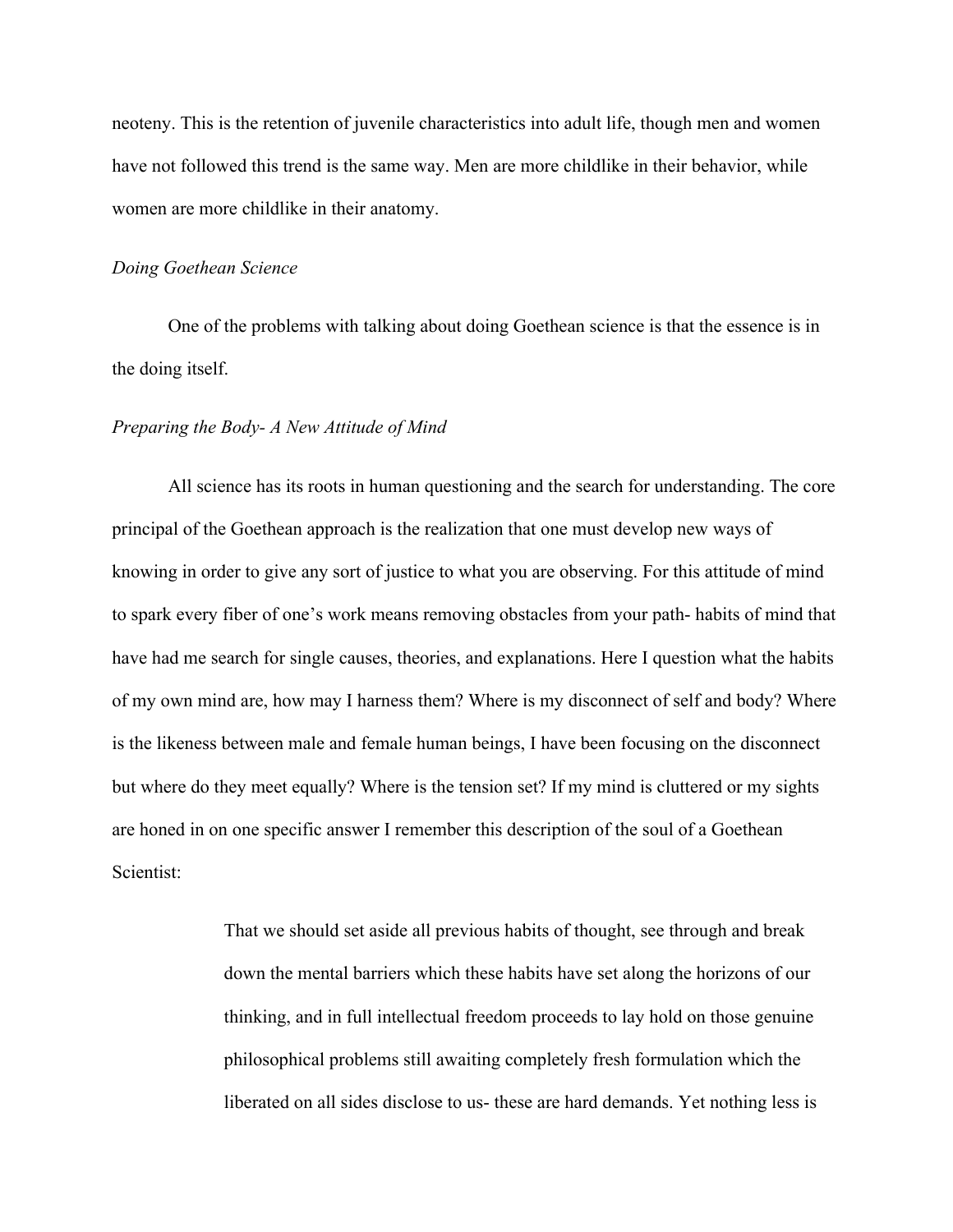required…To move freely along this new way without ever reverting to the old viewpoints, to learn to see what stands before our eyes… (Husserl, 1913/1962, p. 39)

#### *Practicing Goethean Science*

*The Riddle.* This is the beginning of any investigation. I am drawn to a specific phenomenon and want to get to know it better. And the riddle that draws a specific person is the beginning of a pathway into the world that is precise, but can be shared with others.

*Into the Phenomenon.* In studying a living organism, one wants to gain a many-sided picture of the life of the organism. My path has been to get to know the female body through as many lenses as possible, through a zoological standpoint, a feminist view, through the eyes of a man, a woman, and myself. To understand these points of view it is necessary to interact and utilize the work that others have produced in this topic of study.

*Exact Picture Building.* As my studies continue I get to know the female for, as well as my own more deeply. While using The Female Pelvis: Anatomy & Exercise by Blandine Calais-Garmain and Vagina: A New Biography by Naomi Wolf I may visualize my body with eyes closed, with no references, in silence.

*Seeing the Whole.* This it the step that I have been preparing for with this work. This is what can reveal itself in the course of one's striving to get to know a phenomenon. Now I am knowing. So when Goethe writes there is "delicate empiricism which makes itself identical with the object, thereby becoming true theory" (Goethe, 1829), then the theory is to be understood in the sense of a seeing with the mind or beholding. There will be no end to this work, yet there may be a full circle of events and ideas. This end brings us into a glimpse of being-the riddle-that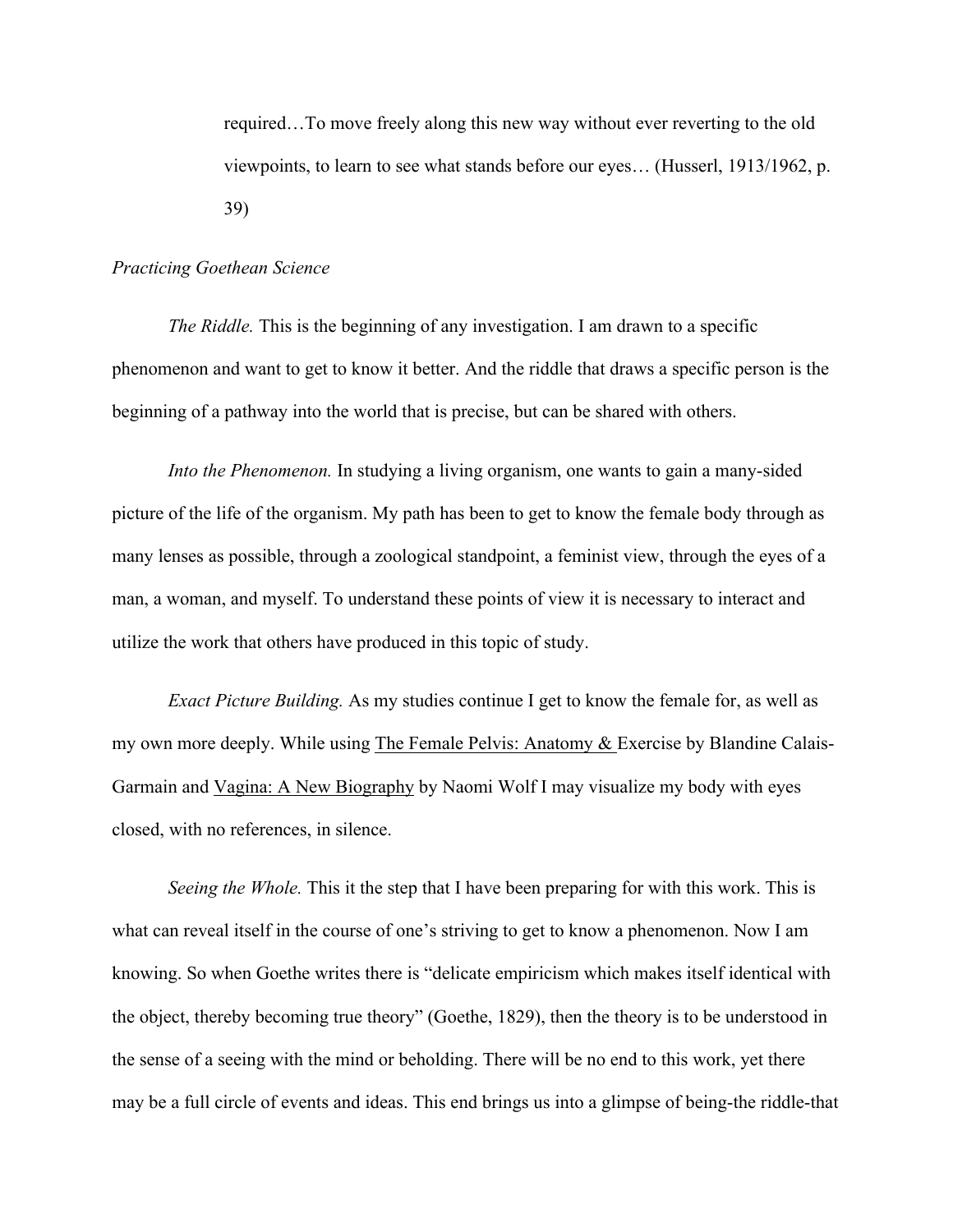formed the starting point of the investigation. As a beginning, it is the soil for further work and vital new insights. Goethe's approach to science is itself a fertile idea that still has ample life to unfold.